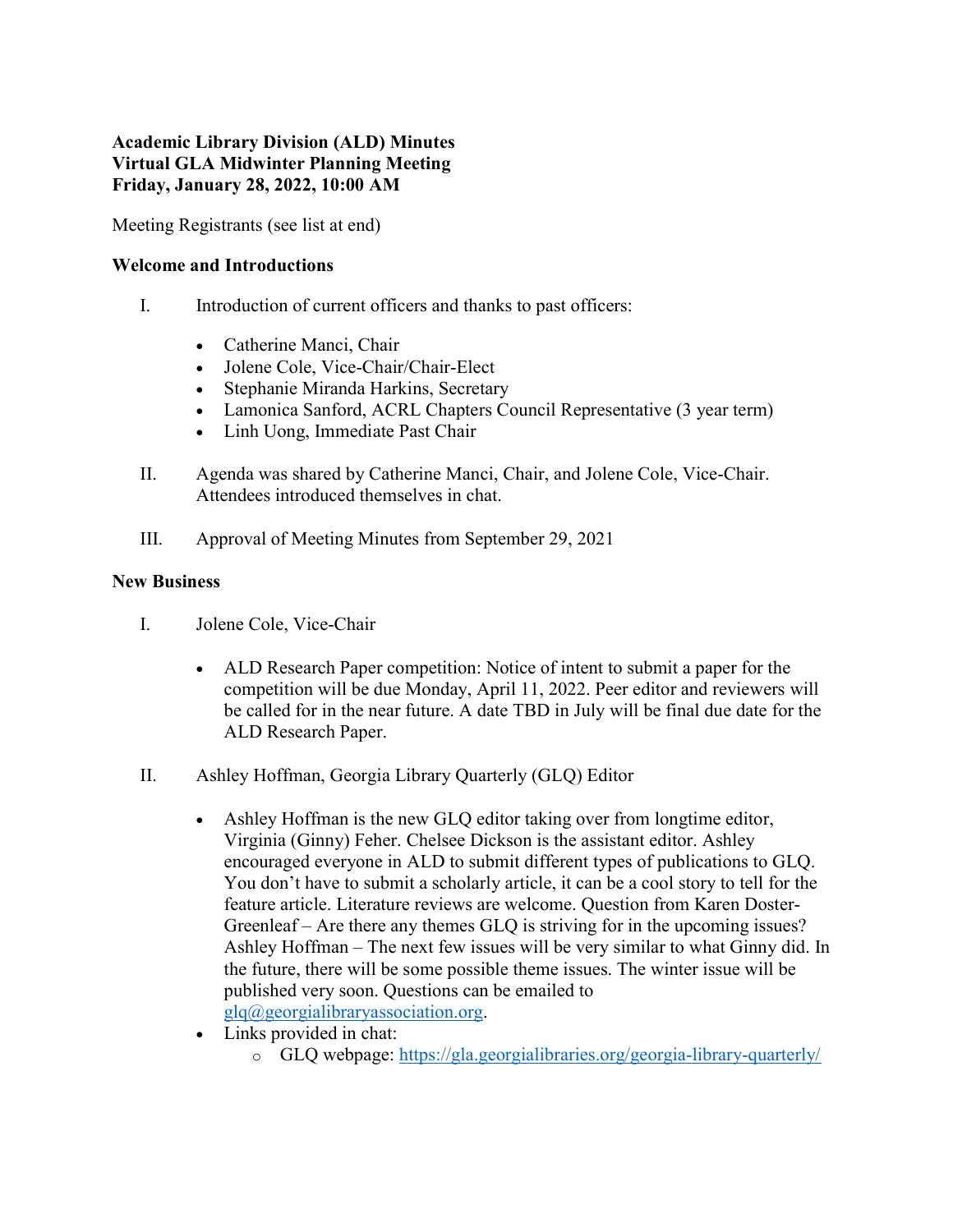- o GLQ Submission Guidelines for Peer-Reviewed Articles: https://gla.georgialibraries.org/wp-content/uploads/2021/04/Peer-Reviewed-Articles-Submission-Guidelines.pdf
- o Previously recorded session by Ashley and Chelsee: https://mediaspace.kennesaw.edu/media/GLC+2021+QuickTake\_Dickson HoffmanFeher/1\_pe4xaian
- III. Lamonica Sanford, ACRL Chapters Council Representative (Provided by Catherine Manci, Chair)
	- Lamonica Sanford not in attendance, Catherine Manci provided update on her behalf
	- ALD is a chapter of ACRL. Council Mission: to serve as a channel for information and communication between ACRL national and its chapters One of 44 chapters that works to promote excellence in academic libraries through programming/professional development opportunities that fit local needs as well as through advocacy efforts and networking. ACRL membership not required for ALD membership, but individual membership of ACRL required to run for chair, vice-chair, and council representative of ALD encourages ACRL membership many resources and professional development and networking opportunities perks of ACRL chapter: opportunities for two ACRL e-learning webcasts per chapter and to invite ACRL board members and executive director to any of our meetings once every four years
	- Upcoming Webcast What it Takes to Become an Informal Leader: Opportunities, Challenges, and Benefits on Thursday, February 10, 2022 from 2:00 PM-3:00 PM (Eastern)

Registration Link - https://forms.gle/7axs17BzYhNmkUAg6

- Professional Development and Items of Interest
	- oWill periodically use the ALD Listserv to share info about ACRL Resources
	- o Main ACRL Page https://www.ala.org/acrl/
	- oCollege & Research Libraries News https://crln.acrl.org/index.php/crlnews
	- oCollege & Research Libraries http://crl.acrl.org/
	- o Professional Development Opportunities https://www.ala.org/acrl/conferences

o Volunteer Opportunities https://www.ala.org/acrl/membership/volunteer/volunteer Apply to volunteer for ACRL committees and editorial boards by February 15, 2022

- IV. Catherine Manci, Chair
	- Anyone can use the ALD listserv for announcements, professional development opportunities, job announcement. There is an ALD discussion board on the Georgia Library Association webpage when you are logged in. Question form Melissa Jackson - Is the listserv a discussion list or an announcement-only list?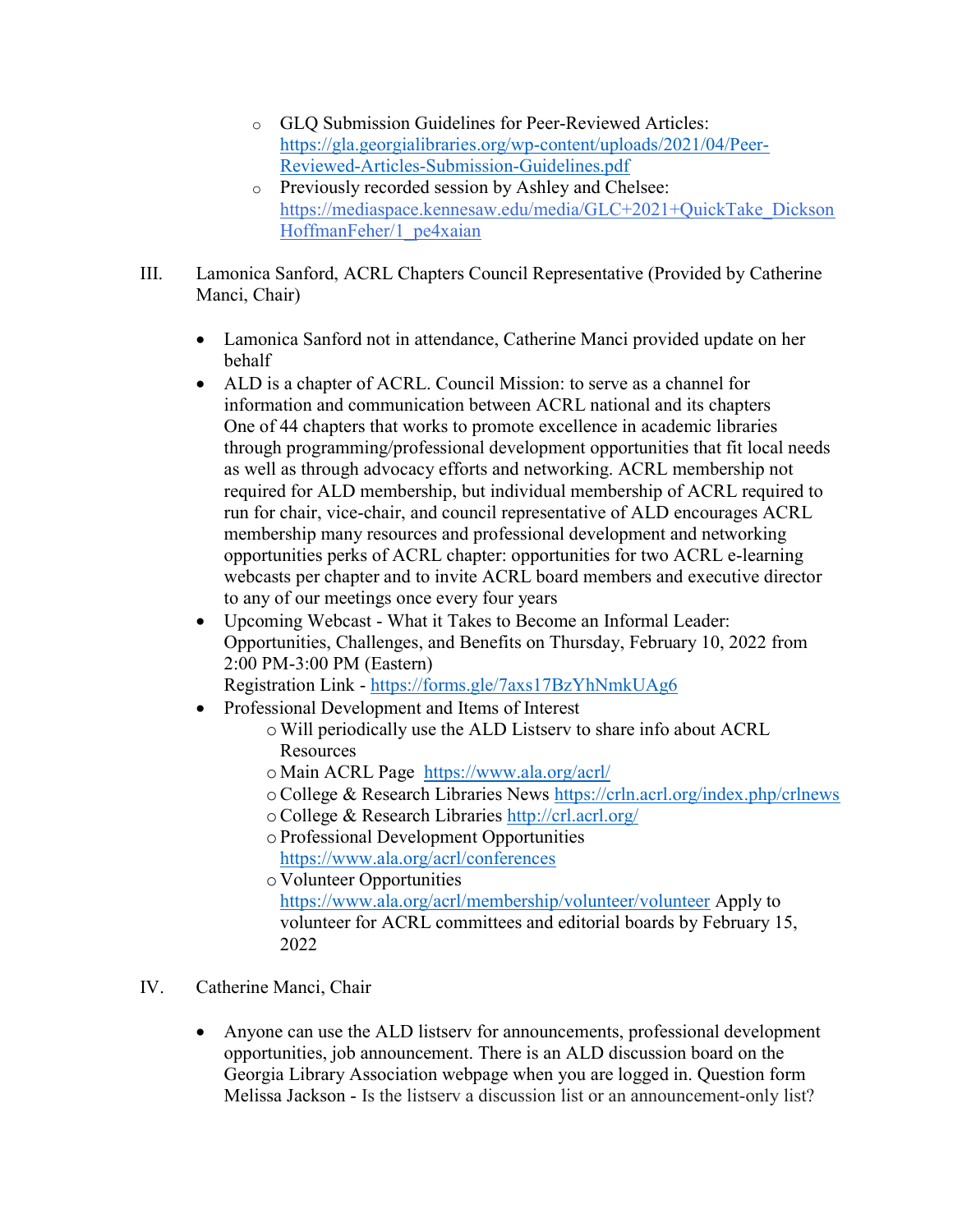How do we join the list? Catherine - There is not a distinction on how to utilize the list. You must join ALD in the GLA membership portal to have access to the list. Question from Karen Doster - Could we create some tags to put in the subject line to indicate to members the nature of the post? e.g. JOBOP, VOTE, etc. Catherine - That is definitely something we can implement. Mack Freeman - If you're ever having trouble getting any GLA communications, you can email memberservices@georgialibraryassociation.org

- V. Breakout Rooms
	- Prompted Questions:
		- o 1 exciting thing you're working on
		- o 1 challenge in academic libraries right now

# VI. Open Floor

- Mack Freeman Attacks have come out to school and public libraries on banning books. Please take action and respond to calls for advocacy.
- Catherine Manci Please make phone calls and emails and act on advocacy. You can use the email template and read from it if you make a phone call.
- Amy Stalker, Georgia International Conference on Information literacy oConference Dates: March 31- April 1, 2022 Conference Location: Virtual Proposal Deadline: February 7, 2022 Conference Theme: Supporting Information Literacy in Hybrid Spaces https://academics.georgiasouthern.edu/ce/conferences/infolit/
- Angela Megaw: The new GLA Strategic Plan will be soon released please be on the lookout for it - exciting things coming.
- Karen Doster-Greenleaf: 3 job opportunities at KSU, https://careers.hprod.onehcm.usg.edu/psc/careers/CAREERS/HRMS/c/HRS\_HR AM\_FL.HRS\_CG\_SEARCH\_FL.GBL?Page=HRS\_APP\_JBPST\_FL&Action=U &FOCUS=Applicant&SiteId=43000&JobOpeningId=237782&PostingSeq=1&Po rtalActualURL=https%3a%2f%2fcareers.hprod.onehcm.usg.edu%2fpsc%2fcareer s%2fCAREERS%2fHRMS%2fc%2fHRS\_HRAM\_FL.HRS\_CG\_SEARCH\_FL. GBL%3fPage%3dHRS\_APP\_JBPST\_FL%26Action%3dU%26FOCUS%3dAppli cant%26SiteId%3d43000%26JobOpeningId%3d237782%26PostingSeq%3d1&P ortalRegistryName=CAREERS&PortalS
- Catherine Manci & Mack Freeman: Job opportunities at Georgia Tech: https://www.library.gatech.edu/jobs

Next Meeting: GLA Midwinter Planning Meeting (TBA)

# Meeting adjourned at 10:45 AM

Respectfully submitted, Stephanie Miranda Harkins Secretary